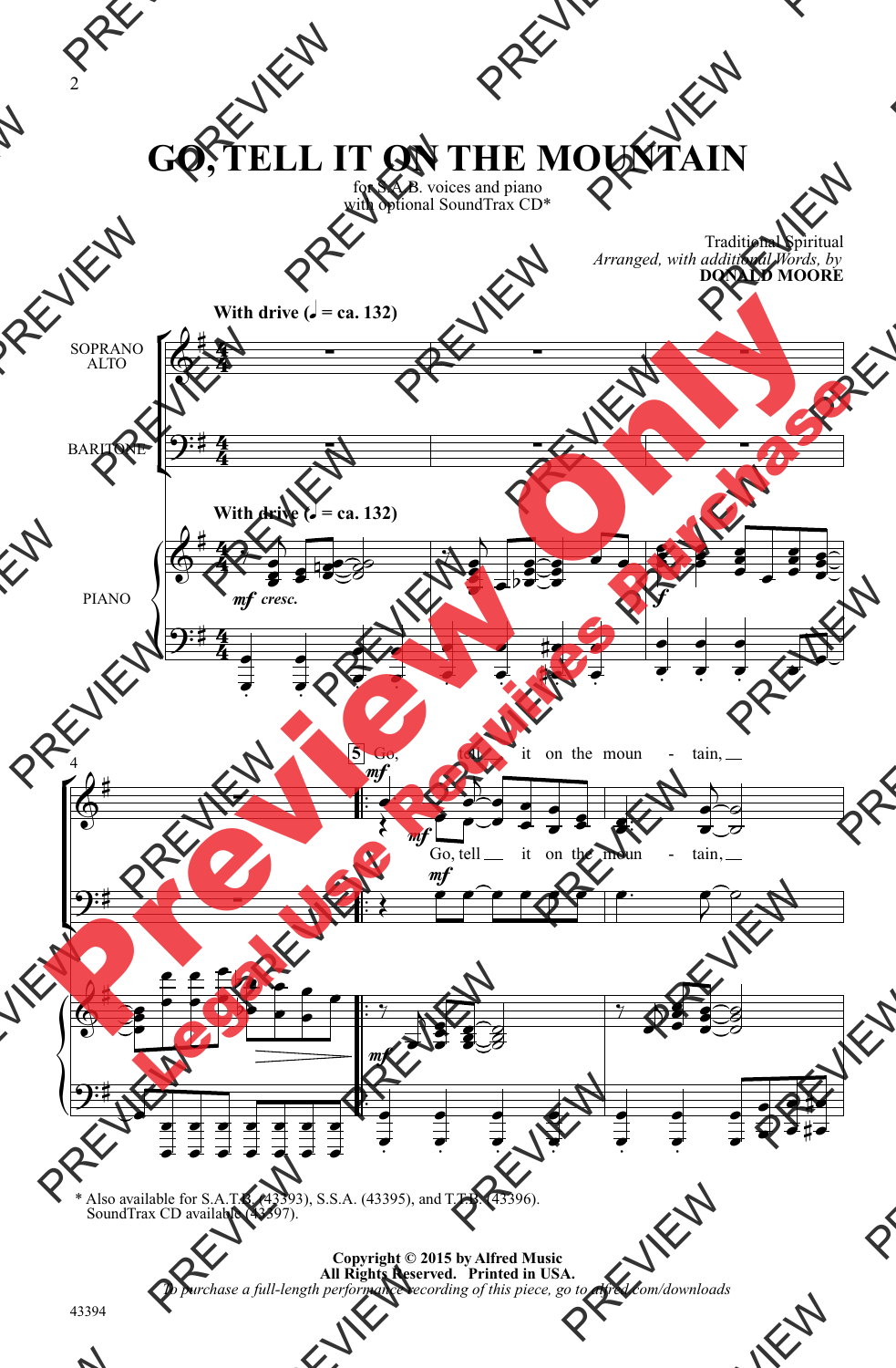

3

43394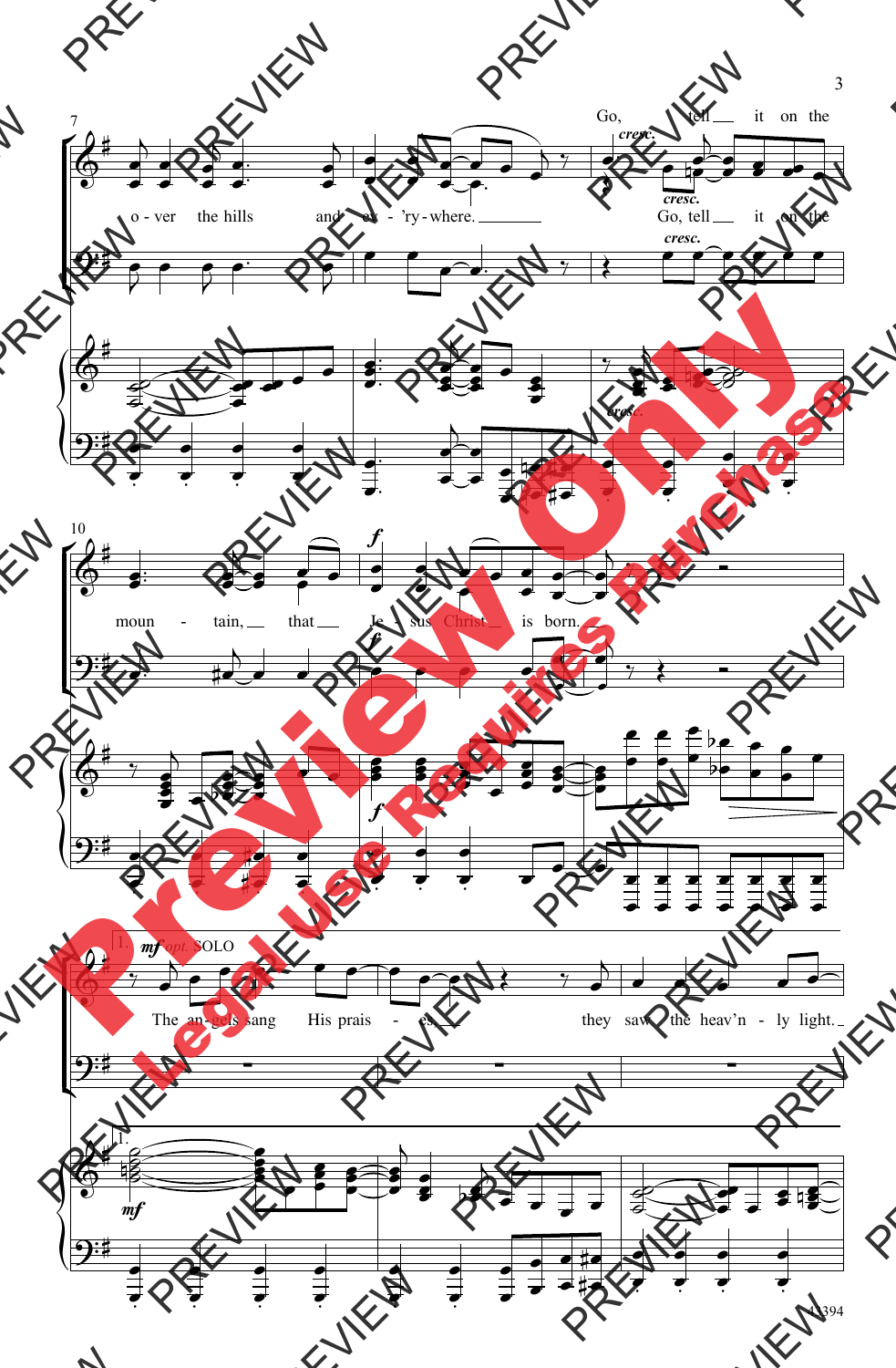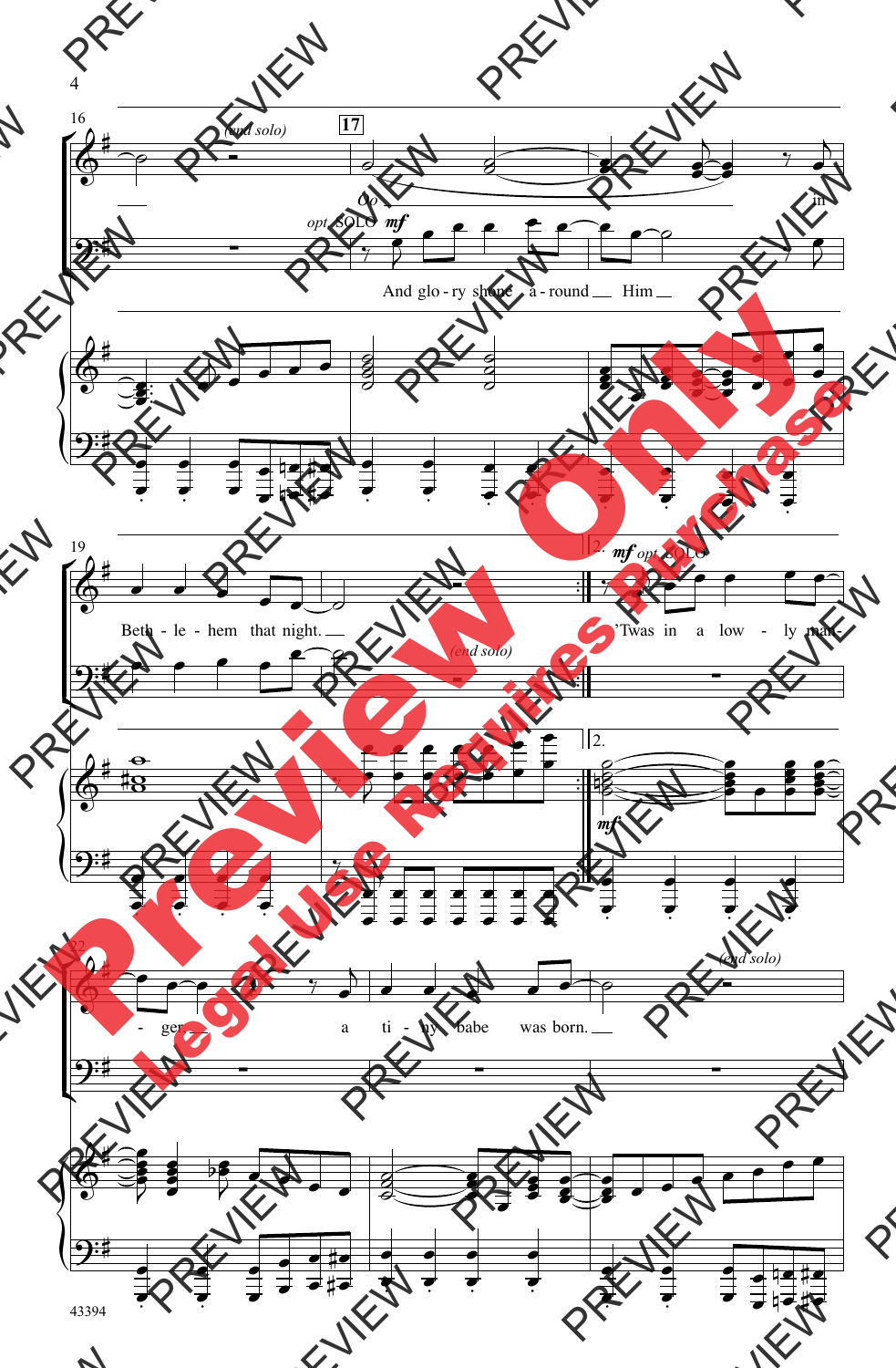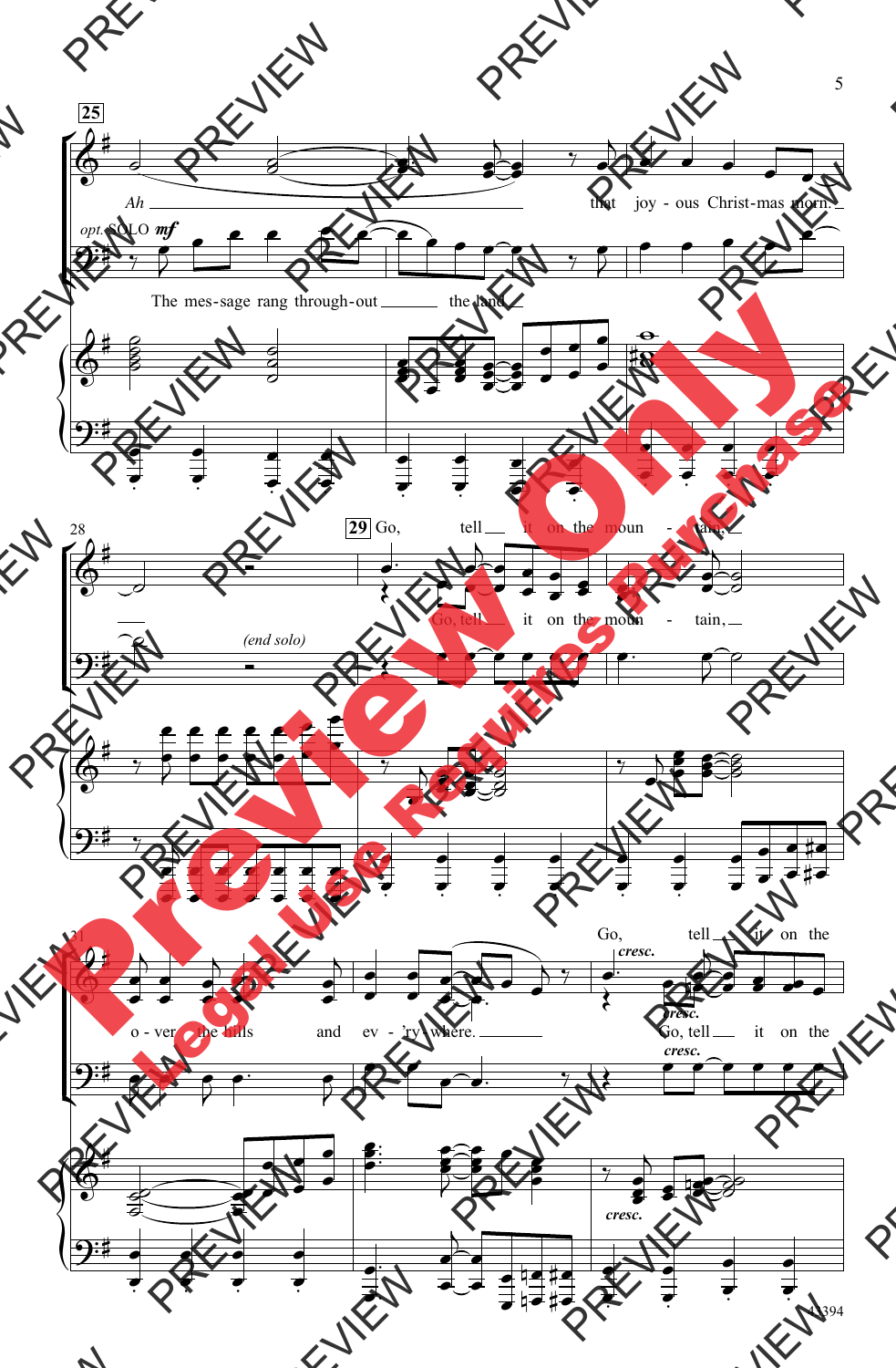